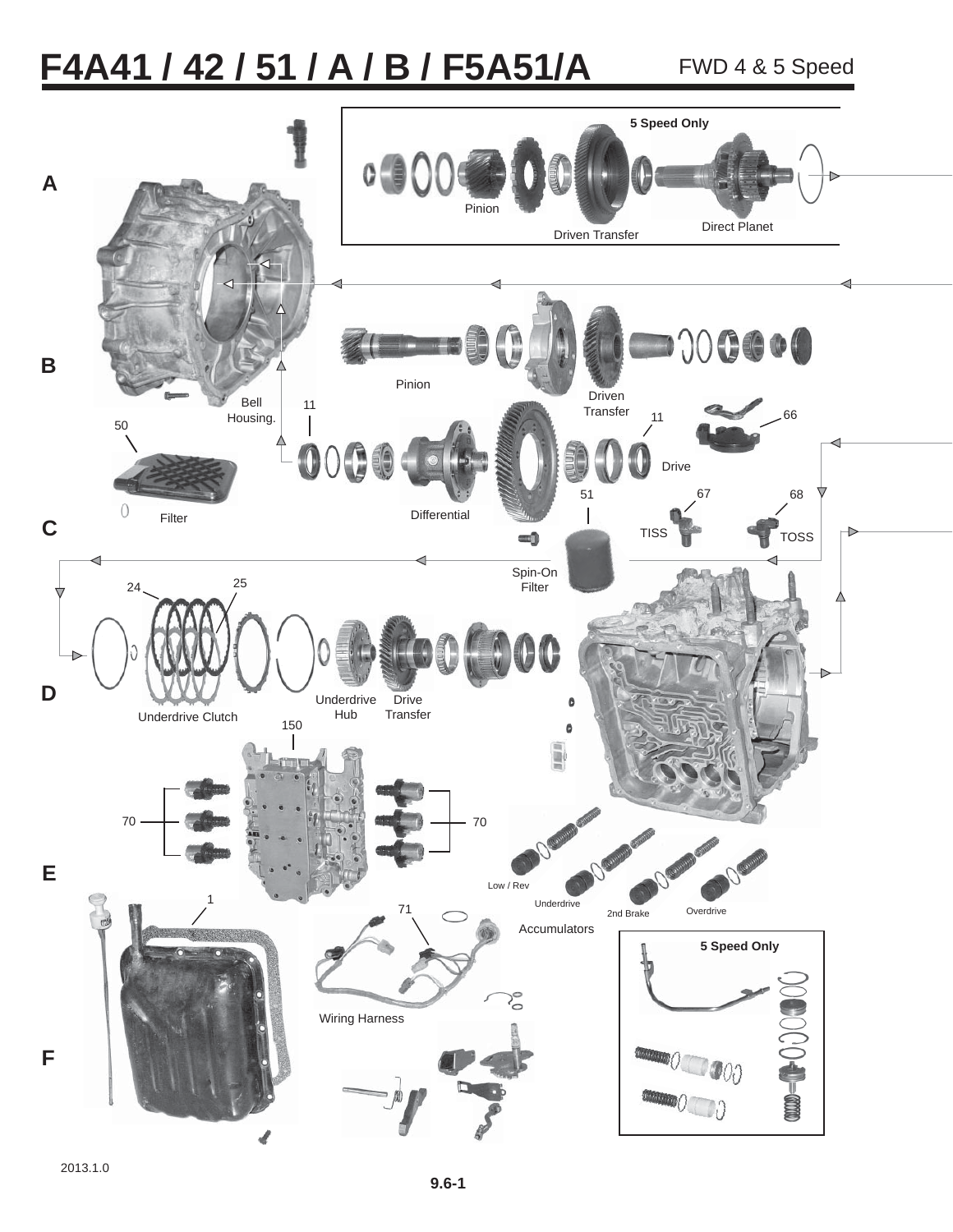## **F4A41 / 42 / 51 / A / B / F5A51/A**

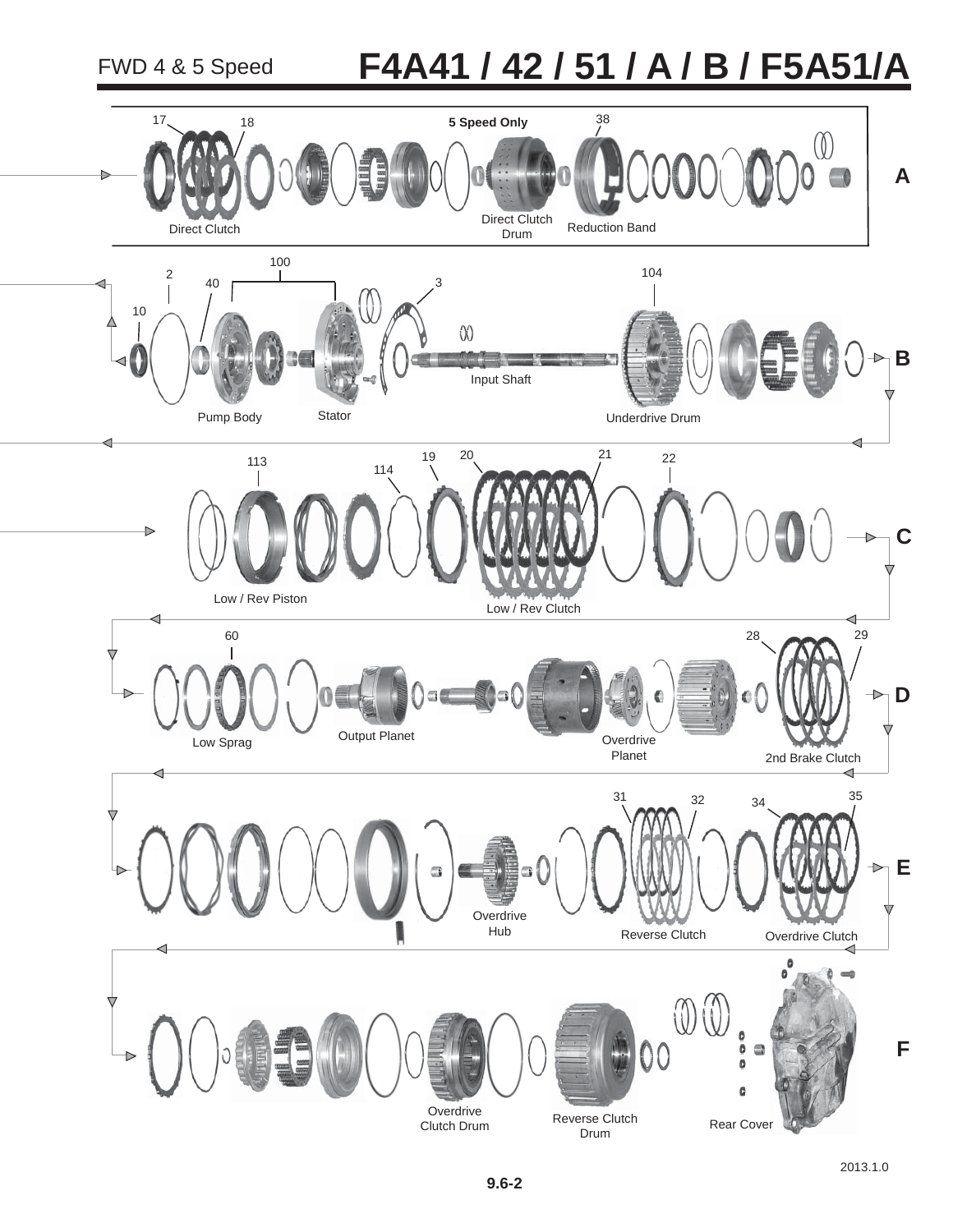### **Mitsubishi F4A41/2-1/A/B, 51/5A (FWD 4 & 5-Spd)**

| ILL.<br>NO.                                | <b>PART</b><br><b>NUMBER</b>                                     | <b>PER</b><br><b>CAR</b>                     | <b>DESCRIPTION</b>           |                                                                                                                                                                                                                                                                      | <b>YEARS</b> |
|--------------------------------------------|------------------------------------------------------------------|----------------------------------------------|------------------------------|----------------------------------------------------------------------------------------------------------------------------------------------------------------------------------------------------------------------------------------------------------------------|--------------|
|                                            |                                                                  |                                              |                              | Unit Identification: Front Wheel Drive 4-Speed. Externally, these units can be identified by their spin-on<br>oil filter (1997-99), side-mounted valve body and side<br>cover, two-piece case and no bottom pan.                                                     |              |
|                                            |                                                                  |                                              |                              | <b>TECHNICAL MANUALS</b>                                                                                                                                                                                                                                             |              |
| ---                                        | <b>TMF4A51</b><br><b>TMF5A51</b>                                 |                                              |                              |                                                                                                                                                                                                                                                                      |              |
| <b>REBUILDER BOX KITS</b>                  |                                                                  |                                              |                              |                                                                                                                                                                                                                                                                      |              |
| ---<br>$---$<br>---<br>---                 | K9400-S<br><b>K9400B-S</b><br><b>K9400A-S</b><br><b>K9400F-S</b> |                                              |                              | Master Kit (w/o Steels)  F4A41/F4A4A (4-Speed - 4 Cyl.)  1997-On<br>Master Kit (w/o Steels)  F4A42/F4A4B (4-Speed - 4 Cyl.)  1997-On<br>Master Kit (w/o Steels)  F4A51/F4A5A (4-Speed - V6)  1997-On<br>Master Kit (w/o Steels)  F5A51/F5A5A (5-Speed - V6)  2001-On |              |
| ---<br>---<br>---<br>---                   | K9400-9<br>K9400B-9<br>K9400A-9<br>K9400F-9                      |                                              | <b>Steel Plate Sub-Kits:</b> | Steel Plate Kit  F4A42/F4A4B (4-Speed - 4 Cyl.)  1997-On                                                                                                                                                                                                             |              |
|                                            |                                                                  |                                              |                              | <b>OVERHAUL KITS AND GASKET SETS, AND SEAL KITS</b>                                                                                                                                                                                                                  |              |
| $---$<br>---                               | K94900<br>K94900A<br><b>K94900F</b>                              |                                              |                              | Overhaul Kit  F4A41/2, F4A4A/B(4-Speed - 4 Cyl.)  1997-On                                                                                                                                                                                                            |              |
| <b>GASKET AND RUBBER COMPONENTS</b>        |                                                                  |                                              |                              |                                                                                                                                                                                                                                                                      |              |
| 1F<br>1F                                   | 94172<br>94172A                                                  | 1<br>$\mathbf{1}$                            |                              | Valve Body Cover Gasket  F4A41/2, F4A4A/B (4-Speed - 4 Cyl.)  1997-On<br>Valve Body Cover Gasket  F4A51/F4A5A/F5A51/A (4 & 5-Speed - V6)  1997-On                                                                                                                    |              |
| 2B<br>3B<br>3B                             | 94100<br>94101<br>94101A                                         | $\mathbf{1}$<br>$\mathbf{1}$<br>$\mathbf{1}$ |                              | Pump Gasket  F4A41/F4A4A (4-Speed - 4 Cyl.)  1997-On<br>Pump Gasket  F4A51/F4A5A/F5A51/A (4 & 5-Speed - V6)  1997-On                                                                                                                                                 |              |
| <b>METAL CLAD SEALS</b>                    |                                                                  |                                              |                              |                                                                                                                                                                                                                                                                      |              |
| 11C                                        | 10B 70526<br>94551                                               | 1<br>2                                       |                              |                                                                                                                                                                                                                                                                      |              |
|                                            |                                                                  |                                              |                              | <b>SEALING RINGS</b>                                                                                                                                                                                                                                                 |              |
|                                            | K94901<br>K94901F                                                | 1<br>$\mathbf{1}$                            |                              |                                                                                                                                                                                                                                                                      |              |
|                                            |                                                                  |                                              |                              | <b>CLUTCH PLATES</b>                                                                                                                                                                                                                                                 |              |
| <u> F4A41/4A/42/4B (4 Speed - 4 Cyl)</u> : |                                                                  |                                              |                              |                                                                                                                                                                                                                                                                      |              |
| 21C                                        | 20C 94321<br>94322                                               |                                              |                              | 4-5 Low/Reverse Clutch Friction (Narrow Lining) 30T, .065" - 6.18" O.D.  1997-On                                                                                                                                                                                     |              |
| 24D<br>25D                                 | 94304<br>94305                                                   |                                              |                              | 3-4 Underdrive Clutch Friction (Waved)  30T, .065" - 5.35" O.D.  1997-On                                                                                                                                                                                             |              |
| 28D<br>29D<br>29D                          | 94306<br>94307<br>94307B                                         |                                              |                              | 2-3 2nd Clutch Friction (Wide Lining)  30T, .065" - 6.18" O.D.  1997-On                                                                                                                                                                                              |              |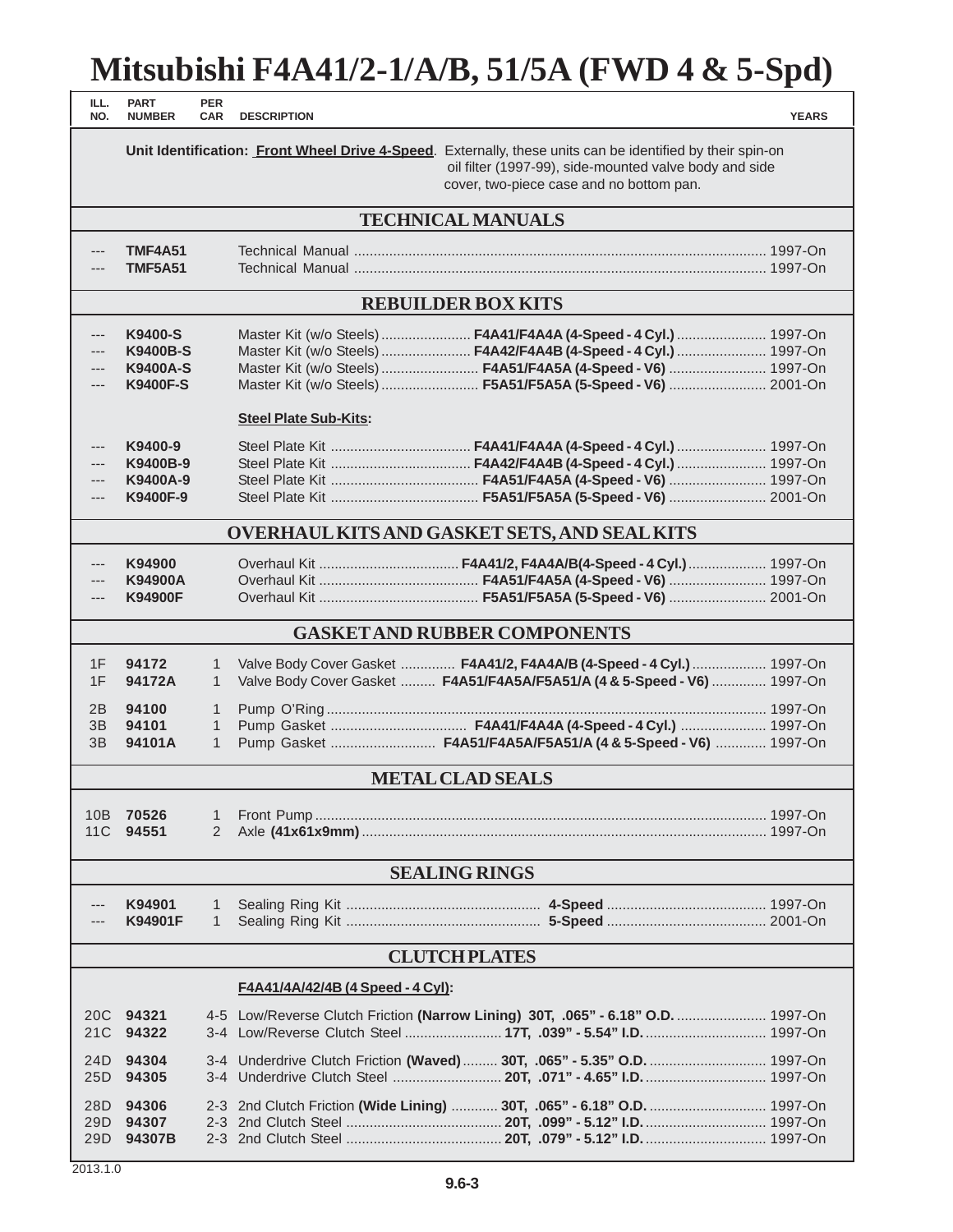### **Mitsubishi F4A41-1/4A, 42-1/4B, 51/5A (4&5-Speed)**

| ILL.<br>NO.     | <b>PART</b><br><b>NUMBER</b>                                                                                                                                                       | <b>PER</b><br><b>CAR</b> | <b>DESCRIPTION</b>                                                           | <b>YEARS</b> |
|-----------------|------------------------------------------------------------------------------------------------------------------------------------------------------------------------------------|--------------------------|------------------------------------------------------------------------------|--------------|
|                 |                                                                                                                                                                                    |                          | <b>CLUTCH PLATES - Cont'd.</b>                                               |              |
|                 |                                                                                                                                                                                    |                          | F4A41/4A/42/4B (4 Speed - 4 Cyl) - Cont'd.:                                  |              |
| 32E             | 31E 94302<br>94303                                                                                                                                                                 | 2<br>2                   | Reverse Input Clutch Steel 20T, .071" - 5.25" I.D 1997-On                    |              |
|                 | 34E 94304                                                                                                                                                                          |                          | 3-4 Overdrive Clutch Friction (Waved)  30T, .065" - 5.35" O.D.  1997-On      |              |
|                 | 35E 94311                                                                                                                                                                          |                          |                                                                              |              |
|                 |                                                                                                                                                                                    |                          | <u> F4A51/5A &amp; F5A51/5A (4 &amp; 5-Speed - V6)</u> :                     |              |
| 17A<br>18A      | 94308F<br>94309F                                                                                                                                                                   |                          | 3-4 Direct Clutch Steel (5-Speed)  20T, .099" - 3.47" I.D 2001-On            |              |
| 18A             | 94309FH                                                                                                                                                                            |                          |                                                                              |              |
|                 | 19C 94312A                                                                                                                                                                         | $\mathbf{1}$             |                                                                              |              |
| 20 <sub>C</sub> | 94321A                                                                                                                                                                             | 6                        | Low/Reverse Clutch Friction (Narrow Lining) 30T, .065" - 7.03" O.D.  1997-On |              |
| 21C             | 94322A                                                                                                                                                                             | 5                        | Low/Reverse Clutch Steel  16T, .039" - 6.29" I.D.  1997-On                   |              |
| 22C             | 94313A                                                                                                                                                                             | $\mathbf{1}$             |                                                                              |              |
| 24D             | 94304A                                                                                                                                                                             | $\overline{4}$           | Underdrive Clutch Friction (Waved)  30T, .065" - 5.82" O.D.  1997-On         |              |
|                 | 25D 94305A                                                                                                                                                                         | 4                        |                                                                              |              |
|                 | 25D 94305C                                                                                                                                                                         | $\mathbf{1}$             | Underdrive Clutch Steel  20T, .157" - 4.85" I.D.  1997-On                    |              |
| 28D             | 94306A                                                                                                                                                                             | $\overline{4}$           | 2nd Clutch Friction (Wide Lining)  30T, .065" - 7.03" O.D.  1997-On          |              |
| 29D             | 94307A                                                                                                                                                                             | 3                        |                                                                              |              |
| 29 <sub>D</sub> | 94307AB                                                                                                                                                                            |                          |                                                                              |              |
| 31E             | 94302A                                                                                                                                                                             | 2                        |                                                                              |              |
| 32E             | 94303A                                                                                                                                                                             | 2                        | Reverse Input Clutch Steel 20T, .071" - 6.00" I.D 1997-On                    |              |
|                 | 34E 94304A                                                                                                                                                                         | $\overline{4}$           | Overdrive Clutch Friction (Waved)  30T, .065" - 5.82" O.D.  1997-On          |              |
|                 | 35E 94311A<br>35E 94311AF                                                                                                                                                          | 4<br>$\overline{4}$      |                                                                              |              |
|                 |                                                                                                                                                                                    |                          | <b>BANDS</b>                                                                 |              |
|                 |                                                                                                                                                                                    |                          |                                                                              |              |
|                 | 38A 94714D                                                                                                                                                                         | $\mathbf{1}$             |                                                                              |              |
|                 |                                                                                                                                                                                    |                          | <b>BUSHINGS</b>                                                              |              |
| ---             | K94980                                                                                                                                                                             | 1                        | Bushing Assortment Kit  F4A41/2, F4A4A/B (4-Speed - 4 Cyl.)  1997-On         |              |
|                 | K94980A                                                                                                                                                                            | 1                        | Bushing Assortment Kit  F4A51/F4A5A (4-Speed - V6)  1997-On                  |              |
|                 | <b>K94980F</b>                                                                                                                                                                     | $\mathbf{1}$             | Bushing Assortment Kit  F5A51/F5A5A (5-Speed - V6)  2001-On                  |              |
| 40B             | 94005W*                                                                                                                                                                            | $\mathbf{1}$             |                                                                              |              |
|                 |                                                                                                                                                                                    |                          | <b>TRANSMISSION OIL FILTERS</b>                                              |              |
| 50 <sub>B</sub> | 94600 <sup>3</sup>                                                                                                                                                                 | 1                        |                                                                              |              |
| 50 <sub>B</sub> | 94600A <sup>3</sup>                                                                                                                                                                | 1                        |                                                                              |              |
| 50 <sub>B</sub> | 94600F <sup>3</sup>                                                                                                                                                                | $\mathbf{1}$             |                                                                              |              |
| 51C             | 94609 $2,3$                                                                                                                                                                        | $\mathbf{1}$             |                                                                              |              |
|                 | <sup>2</sup> Mitsubishi has discontinued the use of the spin-on oil filter in model year 1999.<br><sup>3</sup> Please See Filter Pictures on Page 9.6-6 for Visual Identification. |                          |                                                                              |              |
| <b>SPRAGS</b>   |                                                                                                                                                                                    |                          |                                                                              |              |
|                 |                                                                                                                                                                                    |                          |                                                                              |              |
| 60D<br>60D      | 94813<br>94813A                                                                                                                                                                    | 1<br>$\mathbf{1}$        |                                                                              |              |